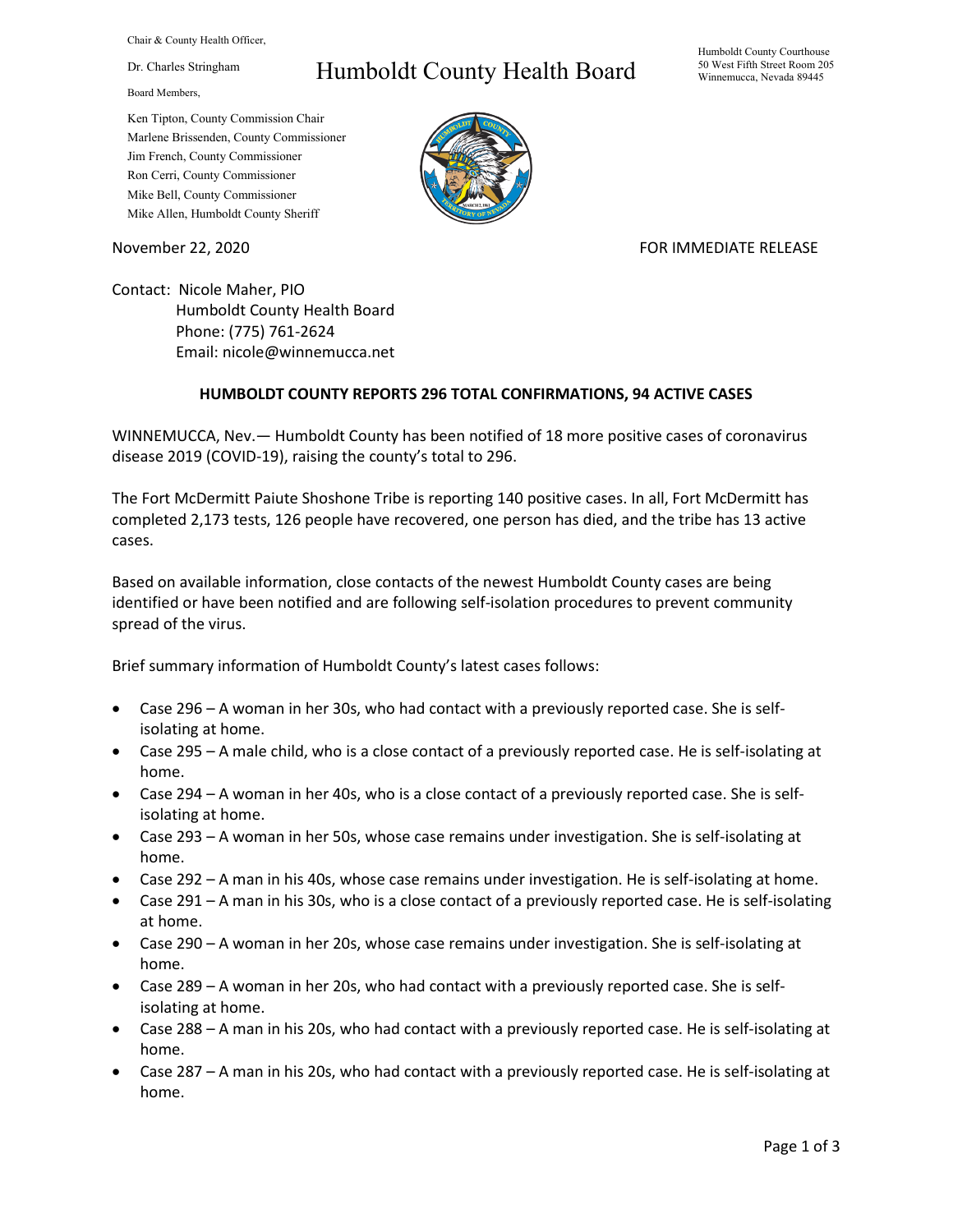- Case 286 A man in his 50s, whose case remains under investigation. He is self-isolating at home.
- Case 285 A woman in her 40s, whose case remains under investigation. She is self-isolating at home.
- Case 284 A woman in her 40s, whose case remains under investigation. She is self-isolating at home.
- Case 283 A man in his 50s, whose case remains under investigation. He is self-isolating at home.
- Case 282 A woman in her 60s, whose case remains under investigation. She is self-isolating at home.
- Case 281 A woman in her 20s, whose case remains under investigation. She is self-isolating at home.
- Case 280 A woman in her 20s, whose case remains under investigation. She is self-isolating at home.
- Case 279 A woman in her 40s, whose case remains under investigation. She is self-isolating at home.

Of the previous 278 cases, 198 have recovered, 73 are self-isolating, three are hospitalized, and four have died; Humboldt County has 94 active cases.

For many people, Thanksgiving means gathering around a table with family and friends, enjoying food and the company of the people who mean the most to them.

This year, however, the holidays won't quite be the same. The COVID-19 pandemic is still very much a reality, and unfortunately there's no immediate end in sight.

Humboldt County Health Officer Charles Stringham, MD, said, "I understand that few things seem more appealing right now than taking a break from social distancing, taking off our masks and sharing a Thanksgiving meal with loved ones, but we must continue to make safety a priority."

Dr. Stringham continued, "Right now, large gatherings are simply not safe, even with family and friends. But that doesn't mean you can't have an enjoyable, scaled-down Thanksgiving while still taking measures to be safe."

The doctor reminded residents that Governor Steve Sisolak's "statewide pause" calls for private gatherings of 10 or less from no more than two households. Additionally, he suggested residents review [guidelines for a safe Thanksgiving](https://www.cdc.gov/coronavirus/2019-ncov/daily-life-coping/holidays/thanksgiving.html) from the Centers for Disease Control and Prevention.

Dr. Stringham acknowledged that the holiday may be filled with some disappointment due to the current circumstances surrounding the escalating COVID-19 virus.

"But try to focus on the bigger picture," he said. "We are exercising caution because we do care for our loved ones and we do want them to be safe. Next year, we'll hope for better circumstances, but for now, we can do what's in our power to make things better."

To prevent the spread of COVID-19 in Humboldt County:

- Stay home to limit exposure, and wear a facial covering if going out in public is necessary.
- Maintain 6 feet of distance from other people at all times.